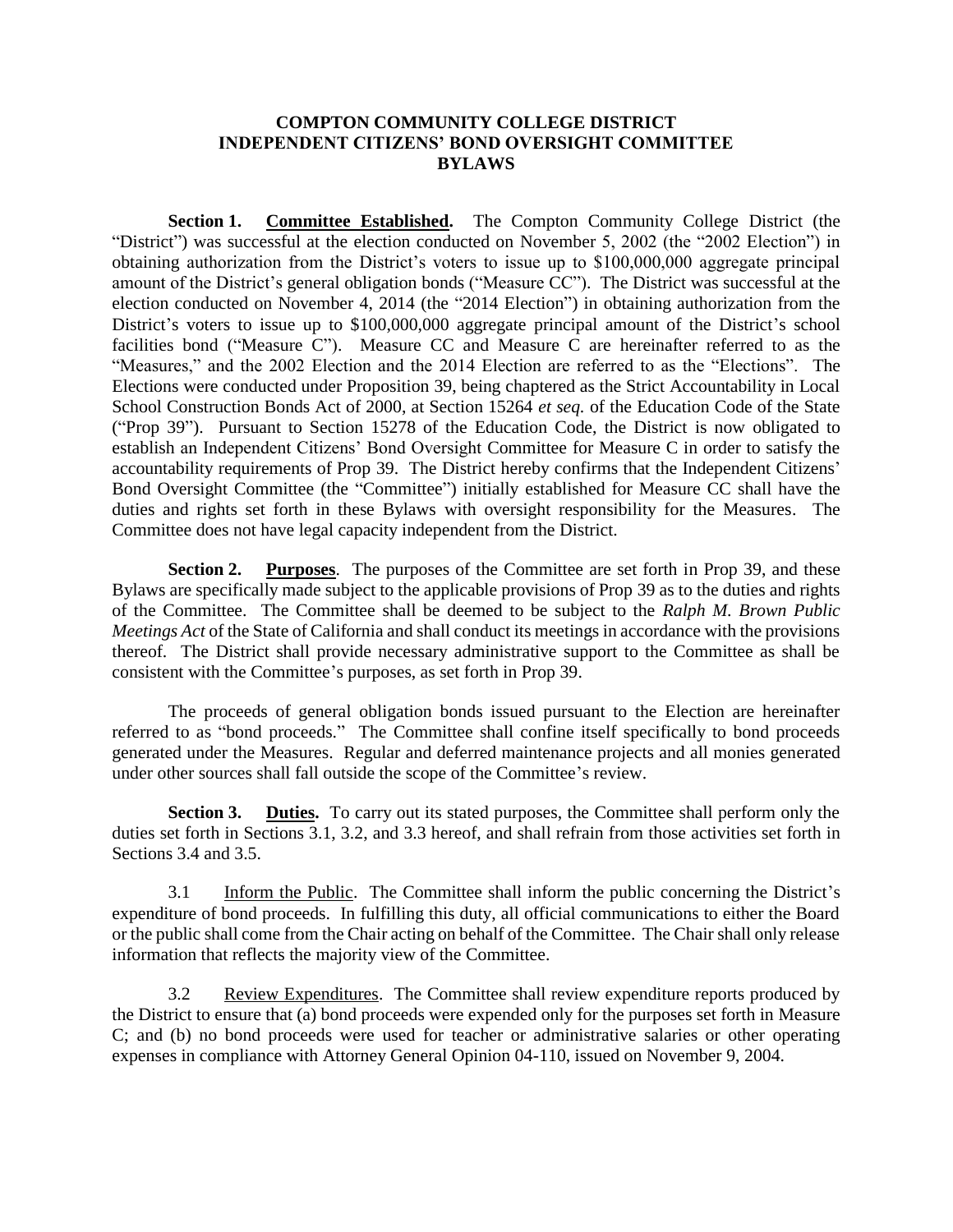3.3 Annual Report. The Committee shall present to the Board, in public session, an annual written reports for each of the Measures which shall include the following:

(a) A statement indicating whether the District is in compliance with the requirements of Article XIIIA, Section 1(b)(3) of the California Constitution; and

(b) A summary of the Committee's proceedings and activities for the preceding year.

3.4 Duties of the Board/Superintendent. Either the Board or the Superintendent, as the Board shall determine, shall have the following powers reserved to it, and the Committee shall have no jurisdiction over the following types of activities:

- (i) Approval of contracts,
- (ii) Approval of change orders,
- (iii) Expenditures of bond funds,
- (iv) Handling of all legal matters,
- (v) Approval of project plans and schedules,
- (vi) Approval of all deferred maintenance plans, and
- (vii) Approval of the sale of bonds.

3.5 Measure CC and Measure C Projects Only. In recognition of the fact that the Committee is charged with overseeing the expenditure of bond proceeds, the Board has not charged the Committee with responsibility for:

(a) Projects financed through the State of California, developer fees, redevelopment tax increment, certificates of participation, lease/revenue bonds, the general fund or the sale of surplus property without bond proceeds shall be outside the authority of the Committee.

(b) The establishment of priorities and order of construction for the bond projects, which shall be made by the Board in its sole discretion.

(c) The selection of architects, engineers, soils engineers, construction managers, project managers, CEQA consultants and such other professional service firms as are required to complete the project based on District criteria established by the Board in its sole discretion.

(d) The approval of the design for each project including exterior materials, paint color, interior finishes, site plan and construction methods (modular vs. permanent) which shall be determined by the Board in its sole discretion.

(e) The selection of independent audit firm(s), performance audit consultants and such other consultants as are necessary to support the activities of the Committee.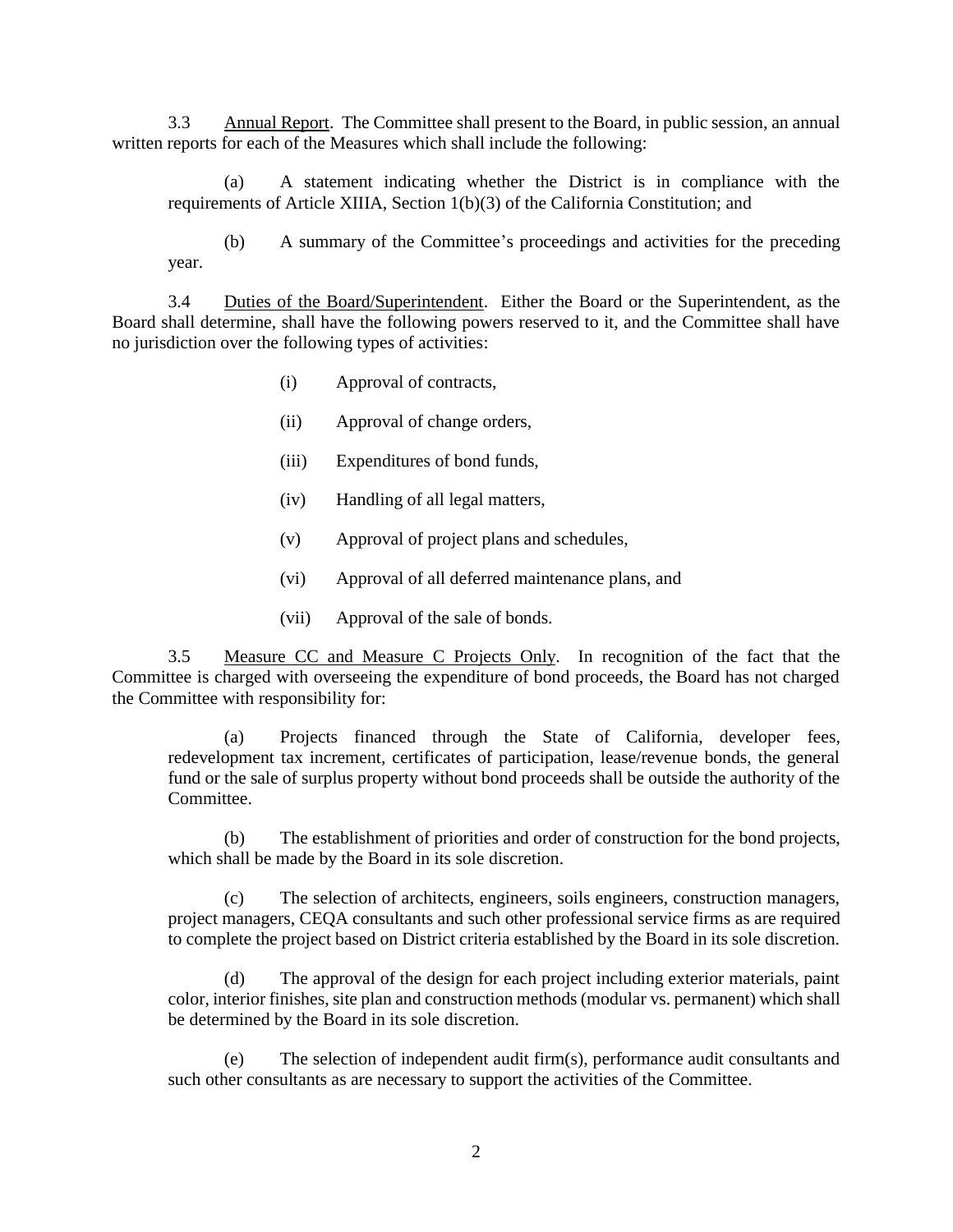(f) The approval of an annual budget for the Committee that is sufficient to carry out the activities set forth in Prop 39 and included herein.

(g) The appointment or reappointment of qualified applicants to serve on the Committee, subject to legal limitations, and based on criteria adopted in the Board's sole discretion as part of carrying out its function under Prop 39.

### **Section 4. Authorized Activities.**

4.1 In order to perform the duties set forth in Section 3, the Committee may engage in the following authorized activities:

(a) Receive copies of the District's annual, independent performance audit and annual, independent financial audit required by Prop 39 (Article XIIIA of the California Constitution) (together, the "Audits") at the same time said Audits are submitted to the District, and review the Audits.

(b) Inspect District facilities and grounds for which bond proceeds have been or will be expended, in accordance with any access procedure established by the District's Superintendent.

(c) Review copies of deferred maintenance plans developed by the District.

(d) Review efforts by the District to maximize bond proceeds by implementing various cost-saving measures.

(e) Receive from the Board, within three months of the District receiving the Audits, responses to any and all findings, recommendations, and concerns addressed in the Audits, and review said responses.

#### **Section 5. Membership.**

5.1 Number.

The Committee shall consist of at least seven (7) members appointed by the Board from a list of candidates submitting written applications, and based on criteria established by Prop 39, to wit:

- One (1) student enrolled and active in a community college support group, such as student government.
- One (1) member active in a business organization representing the business community located in the District.
- One (1) member active in a senior citizens' organization.
- One (1) member active in a bona-fide taxpayers association.
- One (1) member active in a support organization for the college, such as a foundation.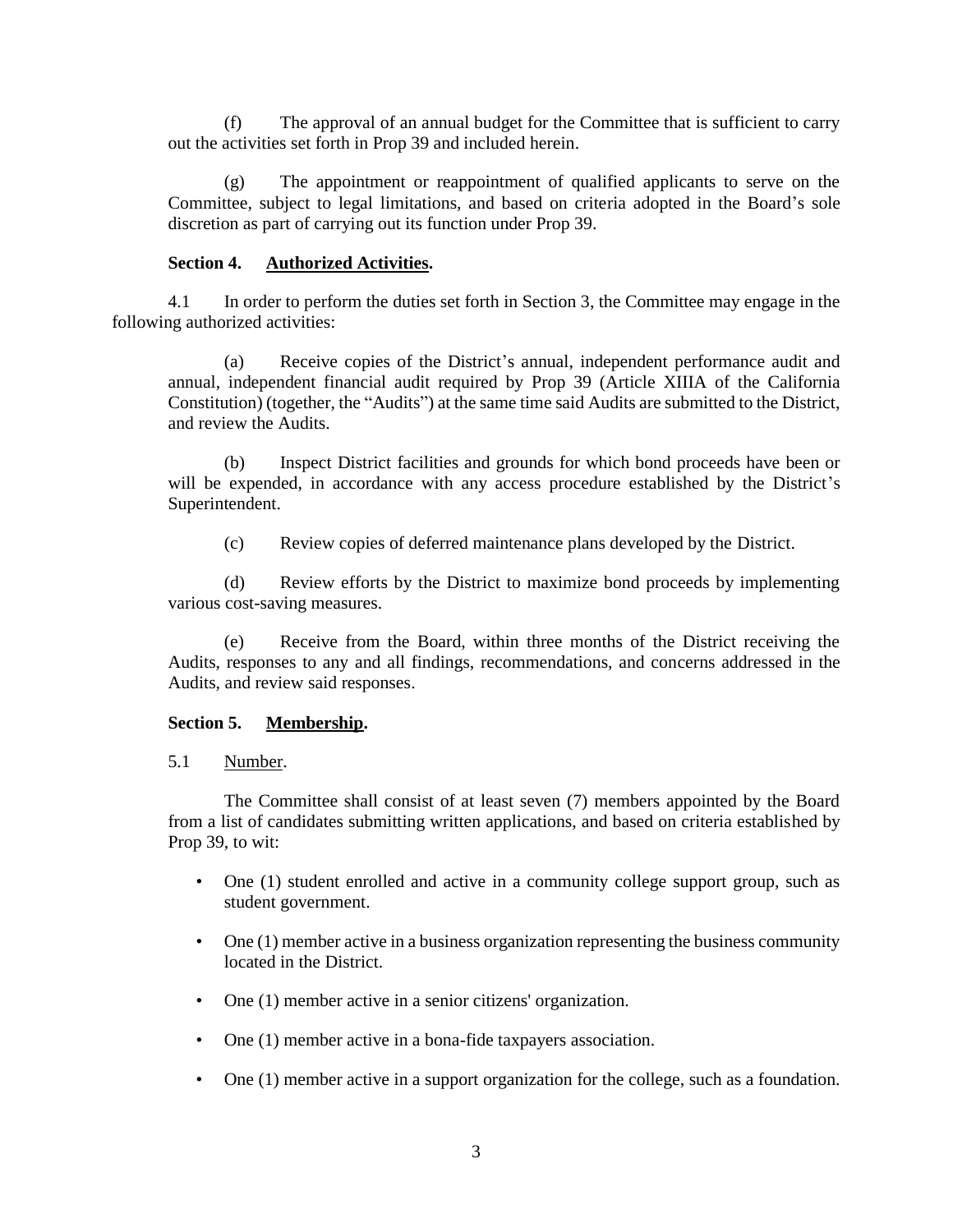• Two (2) members of the community at-large.

### 5.2 Qualification Standards.

(a) To be a qualified person, he or she must be at least 18 years of age.

(b) The Committee may not include any employee, official of the District or any vendor, contractor or consultant of the District.

### 5.3 Ethics: Conflicts of Interest.

(a) Members of the Committee are not subject to the Political Reform Act (Gov. Code §§ 81000 *et seq.*), and are not required to complete Form 700; but each member shall comply with the Committee Ethics Policy attached as "Attachment A" to these Bylaws.

(b) Pursuant to Section 35233 of the Education Code, the prohibitions contained in Article 4 (commencing with Section 1090) of Division 4 of Title 1 of the Government Code ("Article 4") and Article 4.7 (commencing with Section 1125) of Division 4 of Title 1 of the Government Code ("Article 4.7") are applicable to members of the Committee. Accordingly:

(i) Members of the Committee shall not be financially interested in any contract made by them in their official capacities or by the Committee, nor shall they be purchasers at any sale or vendors at any purchase made by them in their official capacity, all as prohibited by Article 4; and

(ii) Members of the Committee shall not engage in any employment, activity, or enterprise for compensation which is inconsistent, incompatible, in conflict with, or inimical to duties as a member of the Committee or with the duties, functions, or responsibilities of the Committee or the District. A member of the Committee shall not perform any work, service, or counsel for compensation where any part of his or her efforts will be subject to approval by any other officer, employee, board, or commission of the District's Board of Trustees, except as permitted under Article 4.7.

5.4 Term. Except as otherwise provided herein, each member shall serve a term of two (2) years, commencing as of the date of appointment by the Special Trustee. No member may serve more than three (3) consecutive terms. At the Committee's first meeting, members will draw lots or otherwise select a minimum of two members to serve for an initial one (1) year term and the remaining members for an initial two (2) year term. Members whose terms have expired may continue to serve on the Committee until a successor has been appointed. Terms commence on the date or number is appointed to the Committee by the Special Trustee. Members of the Measure CC Committee may be appointed to the Committee and be entitled to new terms as described herein, regardless of their period of service on the Measure CC Committee.

5.5 Appointment. Members of the Committee shall be appointed by the Special Trustee through the following process: (a) the District will advertise in the local newspapers, on its website, and in other customary forums, as well as solicit appropriate local groups for applications; (b) the Chief Executive Officer will review the applications; and (c) the Chief Executive Officer will make recommendations to the Special Trustee.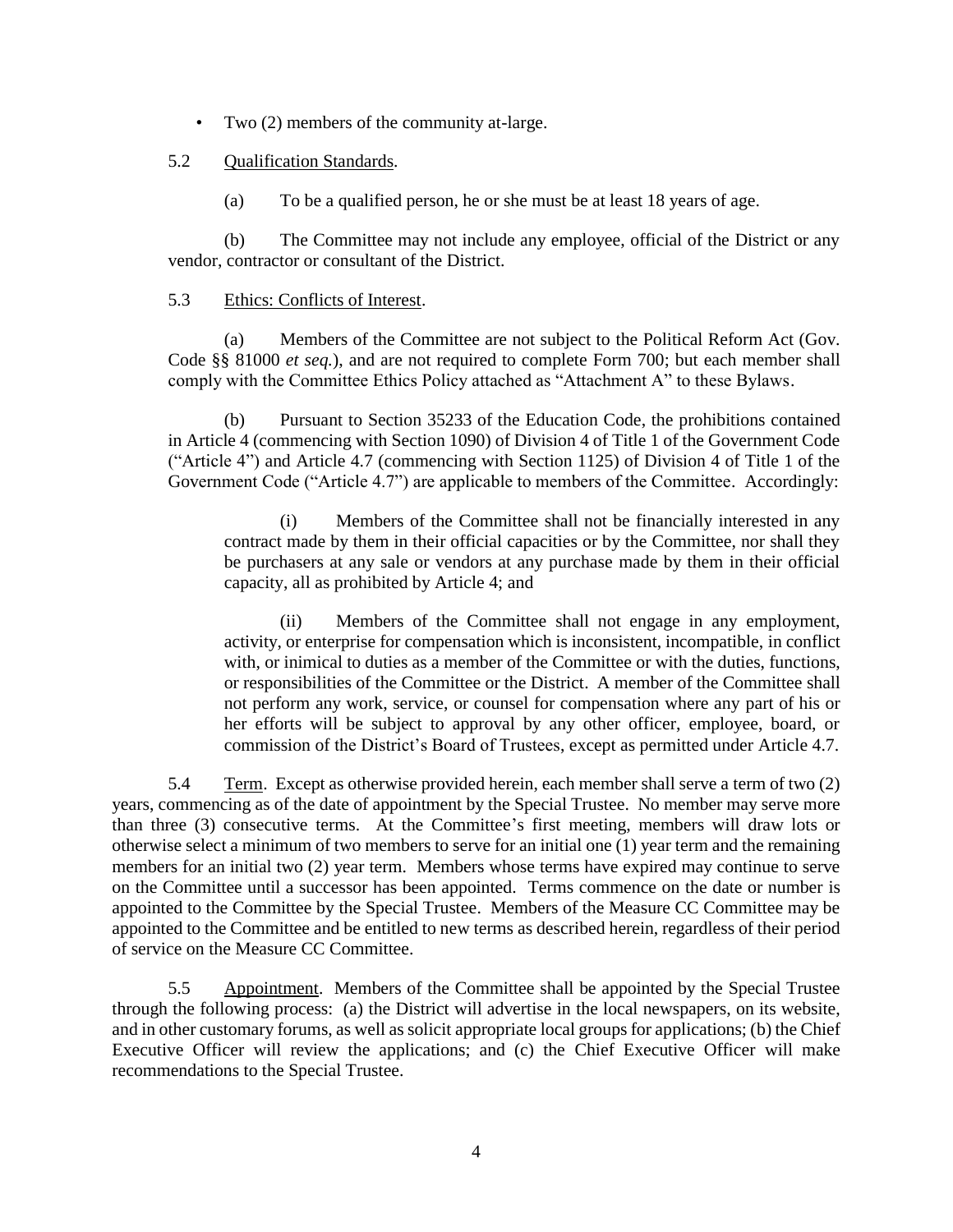5.6 Removal; Vacancy. The Board may remove any Committee member for any reason, including failure to attend two consecutive Committee meetings without reasonable excuse or for failure to comply with the Committee Ethics Policy. Upon a member's removal, his or her seat shall be declared vacant. The Special Trustee, in accordance with the established appointment process shall fill any vacancies on the Committee. The Special Trustee shall seek to fill vacancies within 90 days of the date of occurrence of a vacancy.

5.7 Compensation. The Committee members shall not be compensated for their services.

5.8 Authority of Members. (a) Committee members shall not have the authority to direct staff of the District; (b) individual members of the Committee retain the right to address the Special; Trustee or the Board of Trustees, either on behalf of the Committee or as an individual; (c) the Committee shall not establish sub-committees for any purpose; and (d) the Committee shall have the right to request and receive copies of any public records relating to projects funded by the Measures.

# **Section 6. Meetings of the Committee.**

6.1 Regular Meetings. The Committee shall meet at least once a year, but shall not meet more frequently than quarterly.

6.2 Location. All meetings shall be held within the boundaries of the Compton Community College District, located in Los Angeles County, California.

6.3 Procedures. All meetings shall be open to the public in accordance with the *Ralph M. Brown Act*, Government Code Section 54950 *et seq.* Meetings shall be conducted according to such additional procedural rules as the Committee may adopt. A majority of the number of Committee members shall constitute a quorum for the transaction of any business of the Committee.

# **Section 7. District Support.**

7.1 The District shall provide to the Committee necessary technical and administrative assistance as follows:

(a) preparation of and posting of public notices as required by the *Brown Act*, ensuring that all notices to the public are provided in the same manner as notices regarding meetings of the District Board;

(b) provision of a meeting room, including any necessary audio/visual equipment;

(c) preparation, translation and copies of any documentary meeting materials, such as agendas and reports; and

(d) retention of all Committee records, and providing public access to such records on an Internet website maintained by the District.

7.2 District staff and/or District consultants shall attend Committee proceedings in order to report on the status of projects and the expenditure of bond proceeds.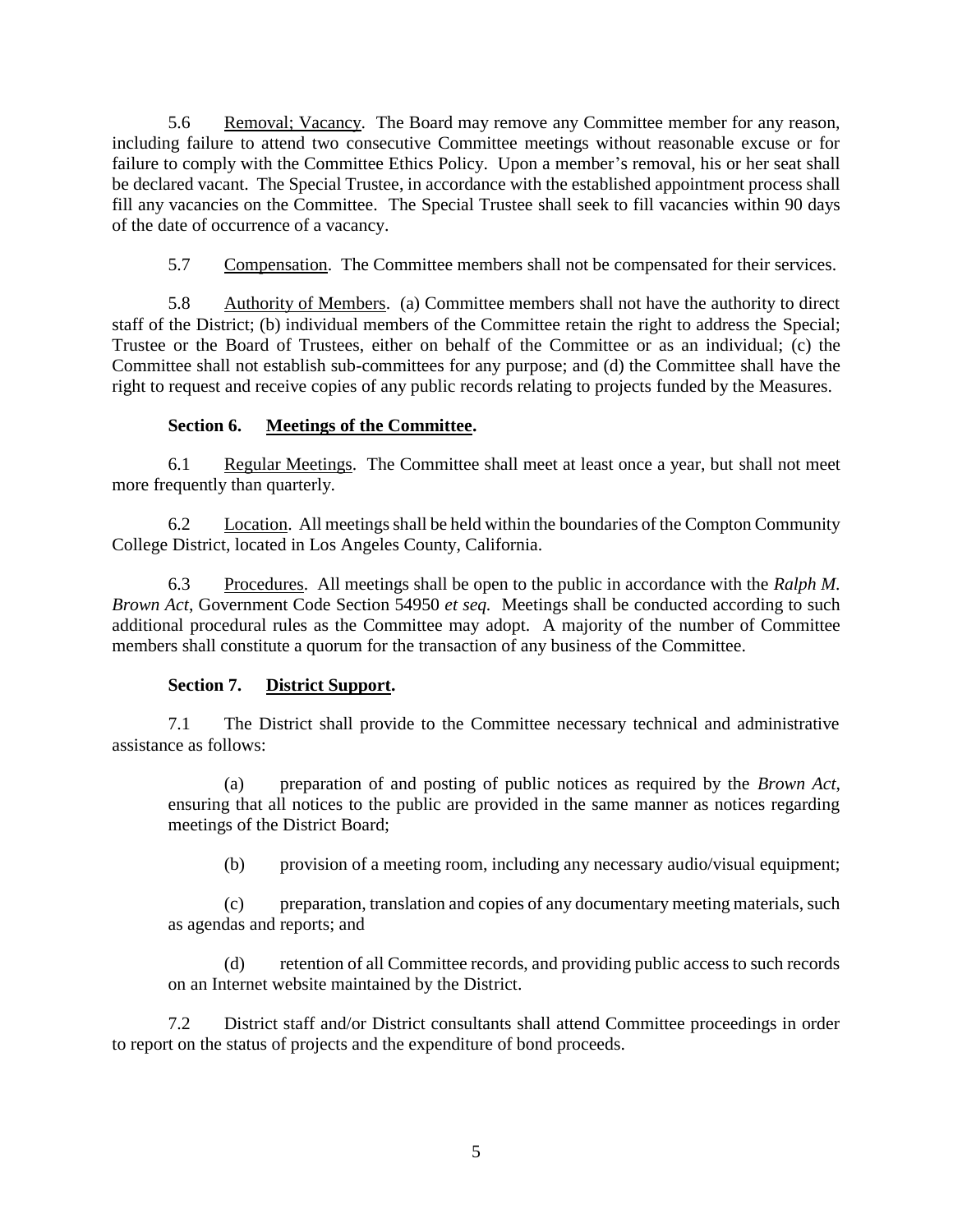**Section 8. Reports.** In addition to the Annual Report required in Section 3.3, the Committee may report to the Board from time to time in order to advise the Board on the activities of the Committee. Such report shall be in writing and shall summarize the proceedings and activities conducted by the Committee.

**Section 9. Officers.** The Chief Executive Officer shall appoint the initial Chair. Thereafter, the Committee shall elect a Chair and a Vice-Chair who shall act as Chair only when the Chair is absent. The Chair and Vice-Chair shall serve in such capacities for a term of one year and may be reelected by vote of a majority of the members of the Committee.

**Section 10. Amendment of Bylaws.** Any amendment to these Bylaws shall be approved by a majority vote of the Board.

**Section 11. Termination.** The Committee shall automatically terminate and disband concurrently with the Committee's submission of the final Annual Report which reflects the final accounting of the expenditure of all Measure CC and Measure C monies.